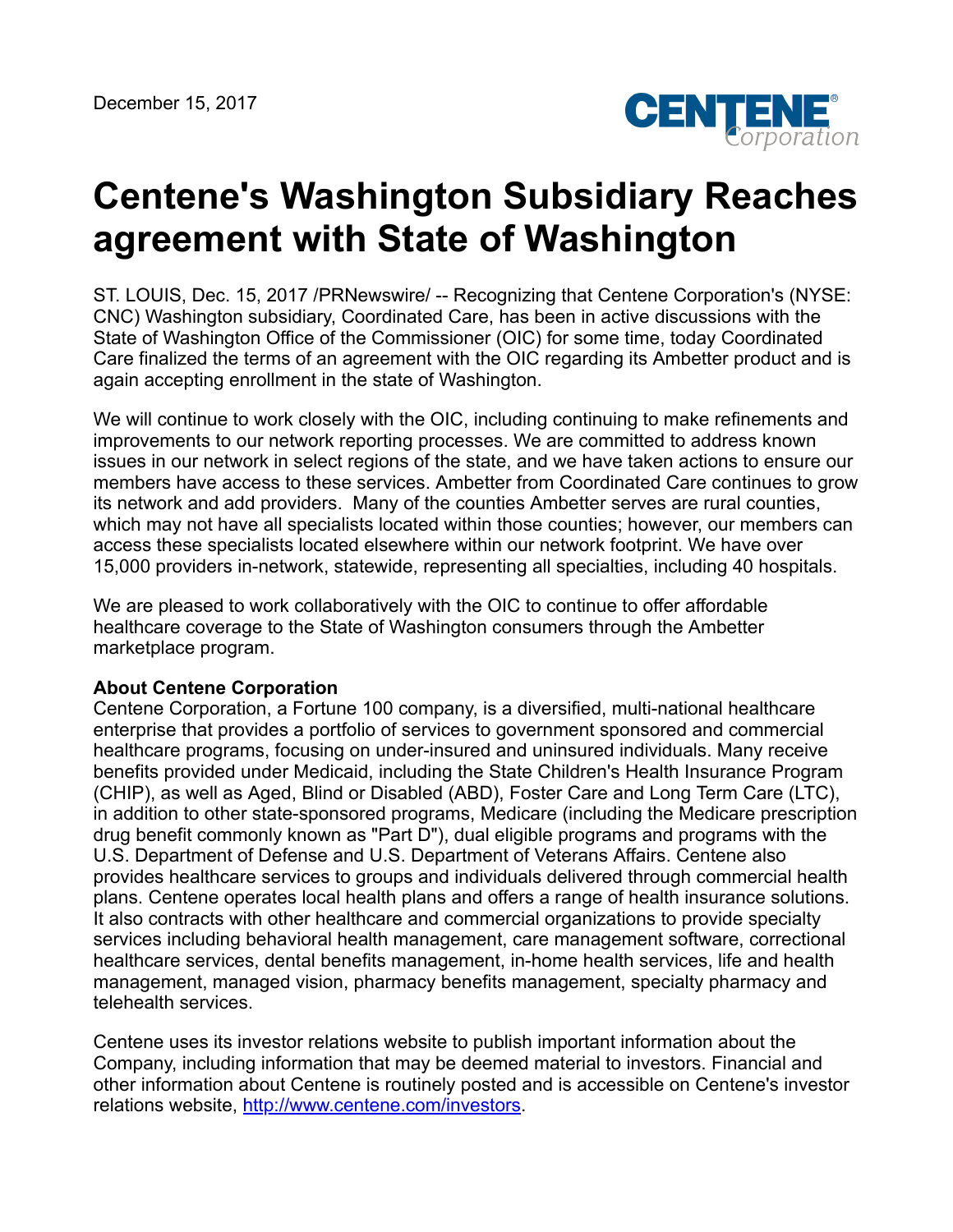## **Forward-Looking Statements**

*The company and its representatives may from time to time make written and oral forwardlooking statements within the meaning of the Private Securities Litigation Reform Act ("PSLRA") of 1995, including statements in this and other press releases, in presentations, filings with the Securities and Exchange Commission ("SEC"), reports to stockholders and in meetings with investors and analysts. In particular, the information provided in this press release may contain certain forward-looking statements with respect to the financial condition, results of operations and business of Centene and certain plans and objectives of Centene with respect thereto, including but not limited to the expected benefits of the acquisition of Health Net, Inc. or Fidelis Care. These forward-looking statements can be identified by the fact that they do not relate only to historical or current facts. Without limiting the foregoing, forward-looking statements often use words such as "anticipate", "seek", "target", "expect", "estimate", "intend", "plan", "goal", "believe", "hope", "aim", "continue", "will", "may", "can", "would", "could" or "should" or other words of similar meaning or the negative thereof. We intend such forward-looking statements to be covered by the safeharbor provisions for forward-looking statements contained in PSLRA. A number of factors, variables or events could cause actual plans and results to differ materially from those expressed or implied in forward-looking statements. Such factors include, but are not limited to, Centene's ability to accurately predict and effectively manage health benefits and other operating expenses and reserves; competition; membership and revenue declines or unexpected trends; changes in healthcare practices, new technologies and advances in medicine; increased healthcare costs; changes in economic, political or market conditions; changes in federal or state laws or regulations, including changes with respect to government healthcare programs as well as changes with respect to the Patient Protection and Affordable Care Act and the Health Care and Education Affordability Reconciliation Act and any regulations enacted thereunder that may result from changing political conditions; rate cuts or other payment reductions or delays by governmental payors and other risks and uncertainties affecting Centene's government businesses; Centene's ability to adequately price products on federally facilitated and state based Health Insurance Marketplaces; tax matters; disasters or major epidemics; the outcome of legal and regulatory proceedings; changes in expected contract start dates; provider, state, federal and other contract changes and timing of regulatory approval of contracts; the expiration, suspension or termination of Centene's contracts with federal or state governments (including but not limited to Medicaid, Medicare, and TRICARE); the difficulty of predicting the timing or outcome of pending or future litigation or government investigations; challenges to Centene's contract awards; cyber-attacks or other privacy or data security incidents; the possibility that the expected synergies and value creation from acquired businesses, including, without limitation, the Health Net acquisition and the Fidelis Care acquisition, will not be realized, or will not be realized within the expected time period, including, but not limited to, as a result of conditions, terms, obligations or restrictions imposed by regulators in connection with their approval of, or consent to, the acquisition; the exertion of management's time and Centene's resources, and other expenses incurred and business changes required in connection with complying with the undertakings in connection with certain regulatory approvals for the Health Net acquisition and the Fidelis Care acquisition; disruption from acquisitions, including the Health Net acquisition and the Fidelis Care acquisition, making it more difficult to maintain business and operational relationships; the risk that unexpected costs will be incurred in connection with, among other things, the Health Net acquisition, the Fidelis Care acquisition and/or the successful integration of acquisitions; changes in expected closing dates, estimated purchase price and accretion for acquisitions; the risk that acquired businesses will not be integrated successfully, including the Health Net acquisition and the Fidelis Care acquisition; the risk that the conditions of the Fidelis Care acquisition may not be satisfied or completed on a timely basis, or at all; inability to pursue alternatives to the*